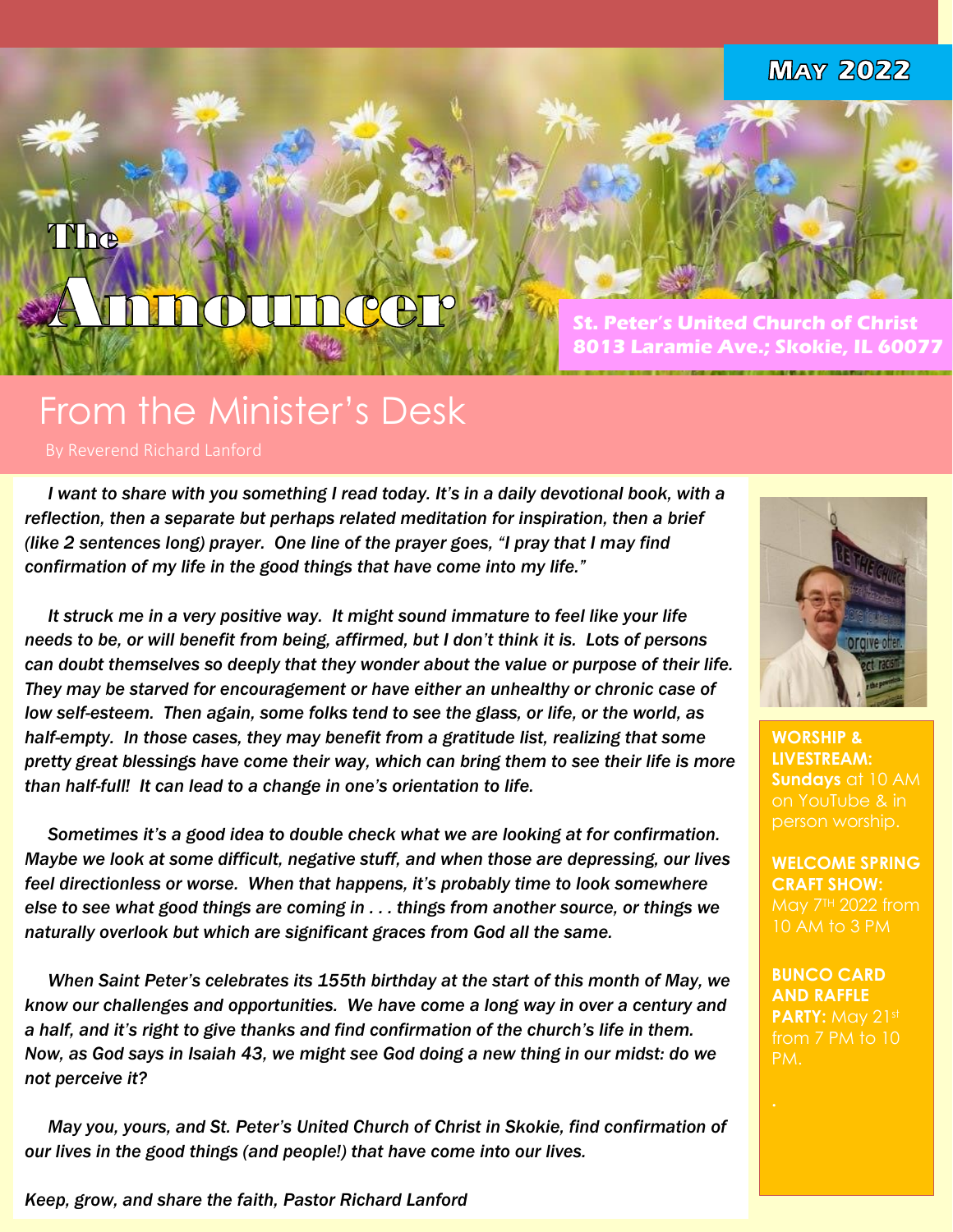### **Happy 155th Anniversary St. Peter's UCC!**

This first week in May, May 5th by one of the church's historical anniversary booklets, will be Saint Peter's United Church of Christ's 155th Birthday! We will celebrate this grand achievement by the grace of God during worship on Sunday, May 1st. Please plan to attend!

**"WELCOME SPRING" CRAFT SHOW MAY 7th from 10 AM to 3 PM.** Shop for Mother's Day, Father's Day, or for Any Day. With over 30 vendors to choose from, there will be something for everyone, including Colorstreet Nails, Mary Kay, beautiful jewelry, hand-made crafts, something for that 4-legged family member, and much more. Also, St. Peter's finest bakers will have various cookies, brownies, and breads to sell as well as overflowing Raffle Baskets filled with goodies to take a chance on. The Spring Show will be held in our Gymnasium and our Memorial Room to allow even more vendors and create more space for our shoppers. All are welcome, and volunteers to help are needed as well! Let the office, Wendy or Beth L. know if you can come help the day of!

### **May 21st at 7 PM - The Annual St. Peter's Bunco, Cards and Raffle Party is back!** Come

for the games but STAY for the Raffle! Three tables full of gadgets, gizmos, jewelry, gift certificates, kitchen items, candles, clothing, and so much more, you have to see it to believe it! Ticket prices range from \$1 for small stuff to \$10 for our super-raffle items. Your \$5 suggested donation at the door includes soft-drinks or coffee, dessert, and a snack bag, as well as one ticket for the door prize raffle. Once you are in, let the fun begin! Join up with folks at a table and start to play your games. If you have a large group and want your own table (up to 8 people) call the church office to reserve it.

### **WOMEN'S GUILD MEETINGS 2022 MAY 11 TH 11:30 AM**

HOSTESSES: Ginger Kalensky & Marlene Russell DEVOTIONS: Sue Bailey PROGRAM: Games Watch your Announcer monthly for dates of our future meetings! All women of the church are members and always invited! Submitted by: Sue Bailey

## **OUTREACH OPEN HOUSE JUNE 2ND FROM 9**

**AM TO 2 PM**. Outreach Open House – Come if you want to help, come if you need help! Learn about non-profit organizations that are doing good work in your community! This free event is being hosted by St. Peter's United Church of Christ in Skokie on Saturday, June 4 from 9am to 12pm. Get to know more about multiple different groups and what they do to support those in need. Find out how you can help or discover how you can benefit from their services. Many different areas will be represented, including programs for veterans, pet adoption, mental health, transitioning from homelessness, food insecurities, LGBTQ, and others. Local non-profit groups and local chapters of national organizations will be on hand, with both religious and non-religious affiliations. You are invited to talk with representatives from each organization, explore what they have to offer, and sign up to be on their mailing lists. No donations will be solicited at this event. It is for informational purposes only, and to foster a community spirit by coming together to learn more about each other and programs in the community. Free pastries, coffee and water will be offered, and all attendees will receive bags to fill with swag and chances to win a famous St. Peter's Raffle Basket every hour as a door prize!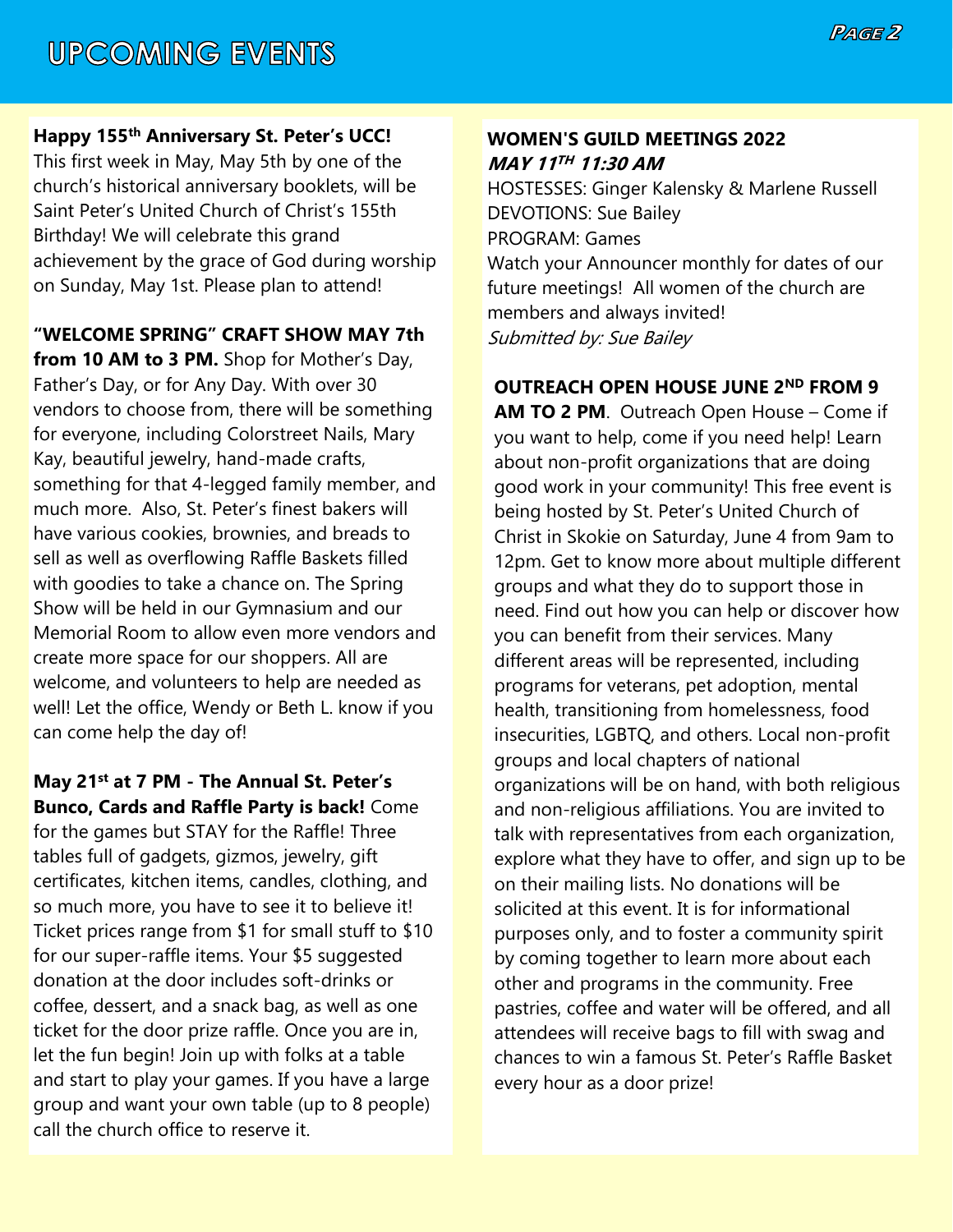# **OUR PEOPLE**

**IN MEMORIAM** - *Carol Mae Burmeister* left this life early in the morning of Friday, March 25th. She was 85, and is survived by husband Ralph, their daughter Susan Speicher, granddaughters Morgan, Heather, Mia, and Libby. She had been in hospice for several weeks before her death. Carol was a crafter and a reader, a good friend and dedicated member of St. Peter's, a devoted wife, sister, aunt, in-law, mother and grandmother. She was a Chicago sports fan, a warm and welcoming hostess to gatherings of the family, and someone who loved to laugh. She had a lot of grief in life, so she always thanked God for the upswings and good things in life that came her and Ralph's way, too. She was a great mom. Folks at Saint Peter's will remember her for most of these things, but perhaps especially the hundreds and hundreds of knit winter hats she and Ralph made for the Advent Night Ministry mission project. She and Ralph were also frequent coffeehour hosts, she loved being part of the Women's Guild, and was a ready and willing conversationalist while downstairs in the building, waiting for worship to start. She frequently exchanged paperbacks with other church ladies who have a penchant for reading. Her funeral at Haben's Funeral Home was on March 30th, with a burial in the St. Peter's U.C.C. Cemetery. Pastor Richard and Susie Speicher spoke at the service.

**PAGE AGE AGE AGE** *AGE AGE AGE AGE Age AGE Age Age Age Age Age Age Age Age Age Age Age Age Age Age Age Age Age Age Age* **Page 4** hospitals. In some cases they happened some time **HOSPITALIZED** - Since our last newsletter, a number of our members have spent time in them. Pat Mauer Erdman broke her hip in a fall at home and had hip replacement surgery the first full week of April. After undergoing physical therapy at Glenview Terrace, she should be home a few weeks by the time you read this. Clara Melone was hospitalized for 4 days, after which she went to Alden on Touhy for 4 weeks of physical therapy. She was to go home on April 11th. Phil Lindroth tore one of his rotator cuffs while cleaning out his brother's house in Skokie (it was a huge job) and has completed his physical therapy. This writer does not know for sure if there was surgery or just rehab. Dorothy Panzke paid a return visit to Swedish Hospital in the first week of April due to digestive tract problems. She was treated, and returned home late Friday, April 8th. Please keep these persons in your prayers.

> **NEW MEMBERS / SEEKERS CLASS** - Pastor Richard wants to offer a New Members / Seekers class, scheduled on the basis of interest and the availability of those interested. Let him know if you are interested!

> > PRAYER REQUESTS: Ingrid Anderson, Guy and Traudel Cline, Pat Mauer Erdman, Linda Haig, Ken Itter, Helen Mauer, Jim Todd, Roy Svenson & Cristy Lopez.

If you see your name listed and would like it removed, or, someone you know should be added, please contact the office.